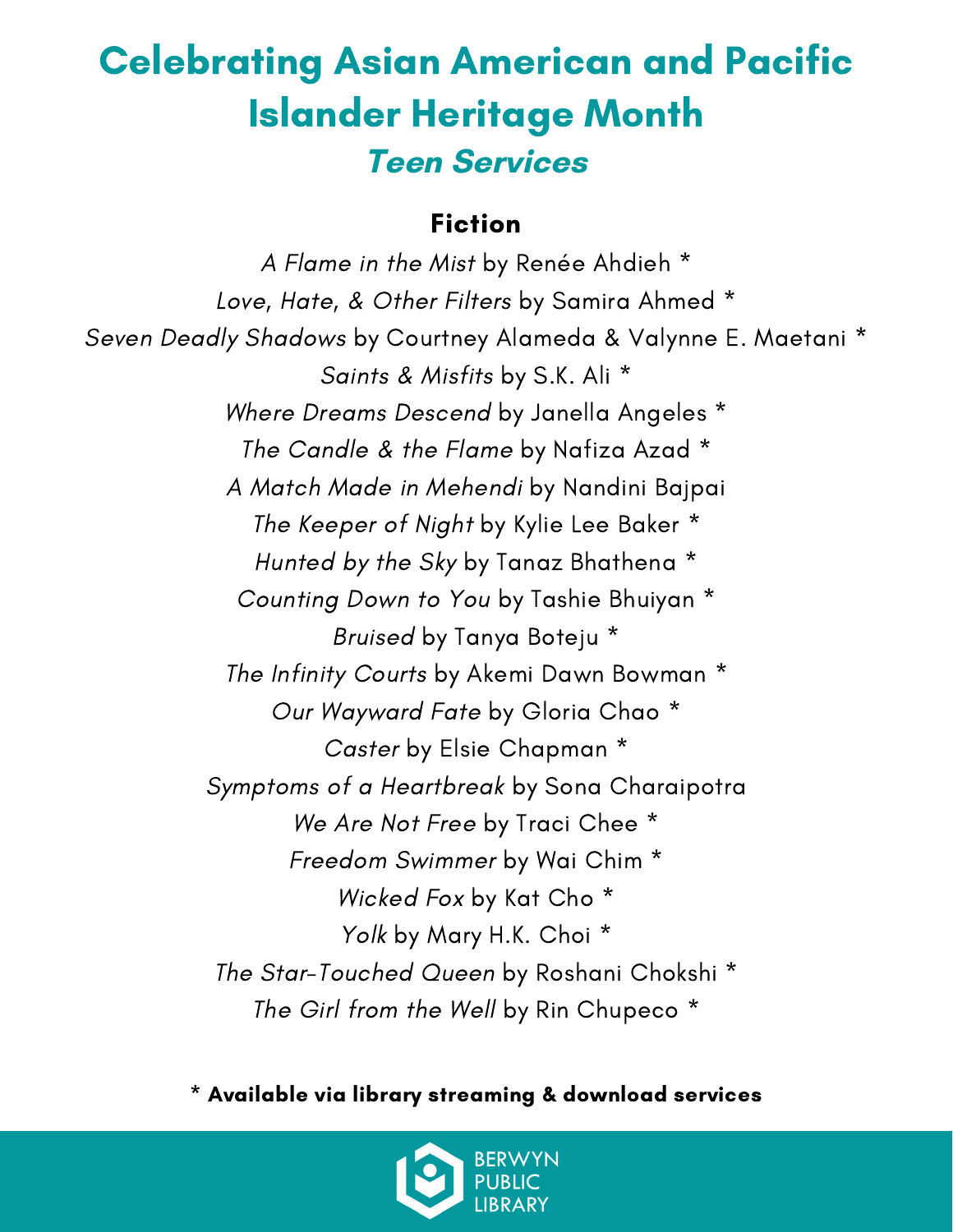#### Fiction (cont.)

Forest of a Thousand Lanterns by Julie C. Dao Debating Darcy by Sayantani DasGupta \* 500 Words or Less by Juleah del Rosario \* Sunny G's Series of Rash Decisions by Navdeep Singh Dhillon \* My Heart Underwater by Laurel Flores Fantauzzo \* Honey Girl by Lisa Freeman \* This Light Between Us by Andrew Fukuda \* Picture Us in the Light by Kelly Loy Gilbert \* These Violet Delights by Chloe Gong \* I Believe in a Thing Called Love by Maurene Goo \* This Is My Brain in Love by I.W. Gregorio \* To All the Boys I've Loved Before by Jenny Han \* The Ones We're Meant to Find by Joan He \* For a Muse of Fire by Heidi Heilig \* Tahira in Bloom by Farah Heron The Red Palace by June Hur \* The Jasmine Project by Meredith Ireland \* Tokyo Ever After by Emiko Jean \* Shine by Jessica Jung Shadow of the Fox by Julie Kagawa \* The Marvelous Mirza Girls by Sheba Karim When You Ask Me Where I'm Going by Jasmin Kaur \*

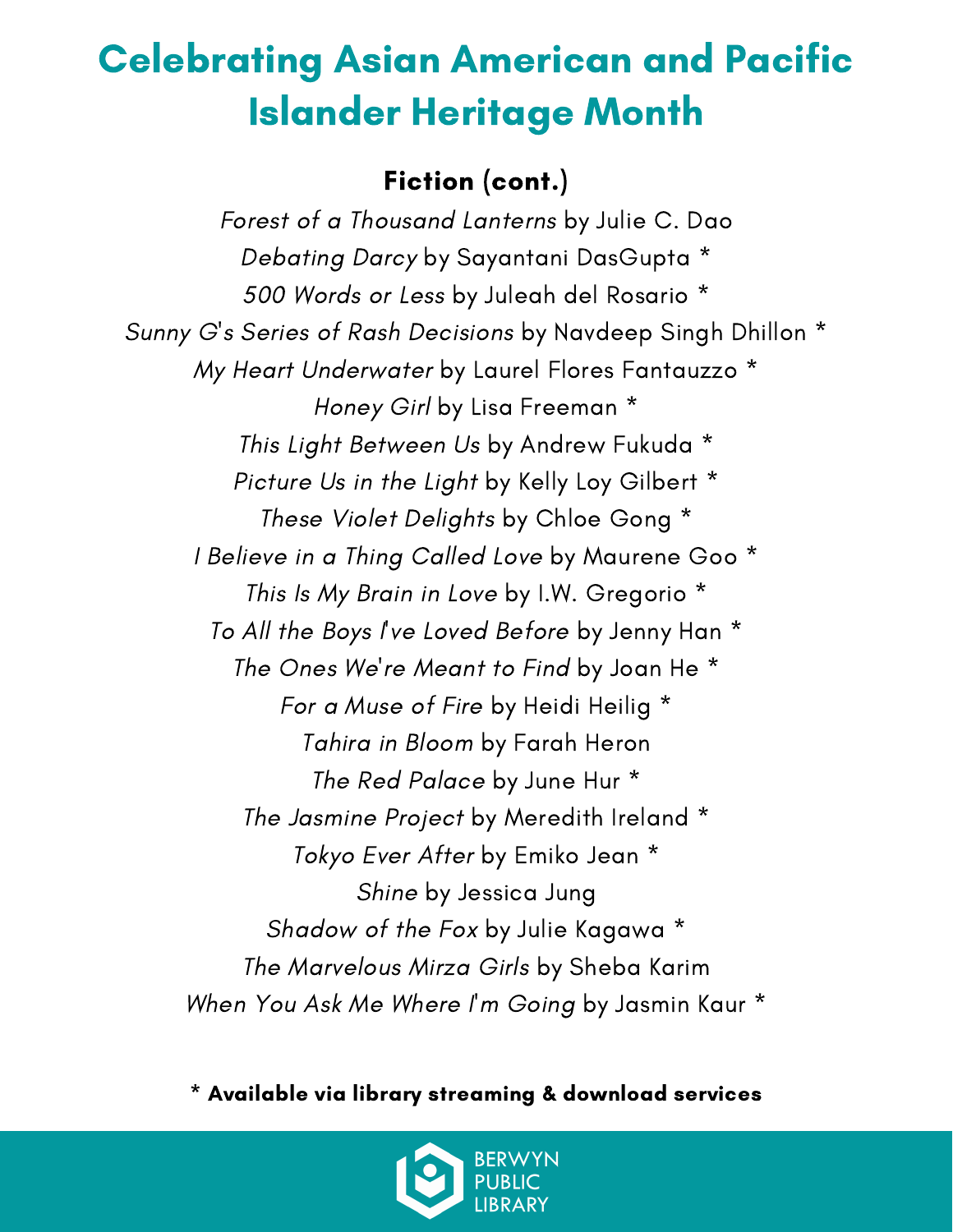#### Fiction (cont.)

The Love & Lies of Rukhsana Ali by Sabina Khan \* From Little Tokyo, with Love by Sarah Kuhn \* Butterfly Yellow by Thanhhà Lai<sup>\*</sup> A Pho Love Story by Loan Le \* Not Your Sidekick by C.B. Lee \* Anna K by Jenny Lee \* Forest of Souls by Lori M. Lee \* I'll Be the One by Lyla Lee \* The Downstairs Girl by Stacey Lee \* K-Pop Confidential by Stephan Lee \* Only a Monster by Vanessa Len \* Spin the Dawn by Elizabeth Lim \* Brown Boy Nowhere by Sheeryl Lim A Magic Steeped in Poison by Judy I. Lin \* The Importance of Being Wilde at Heart by R. Zamora Linmark She Gets the Girl by Rachael Lippincott & Alyson Derrick \* Last Night at the Telegraph Club by Malinda Lo<sup>\*</sup> Warcross by Marie Lu \* The Best Lies by Sarah Lyu \* Heiress Apparently by Diana Ma \* Lessons in Fusion by Primrose Madayag Knazan \* Ink & Ashes by Valynne E. Maetani

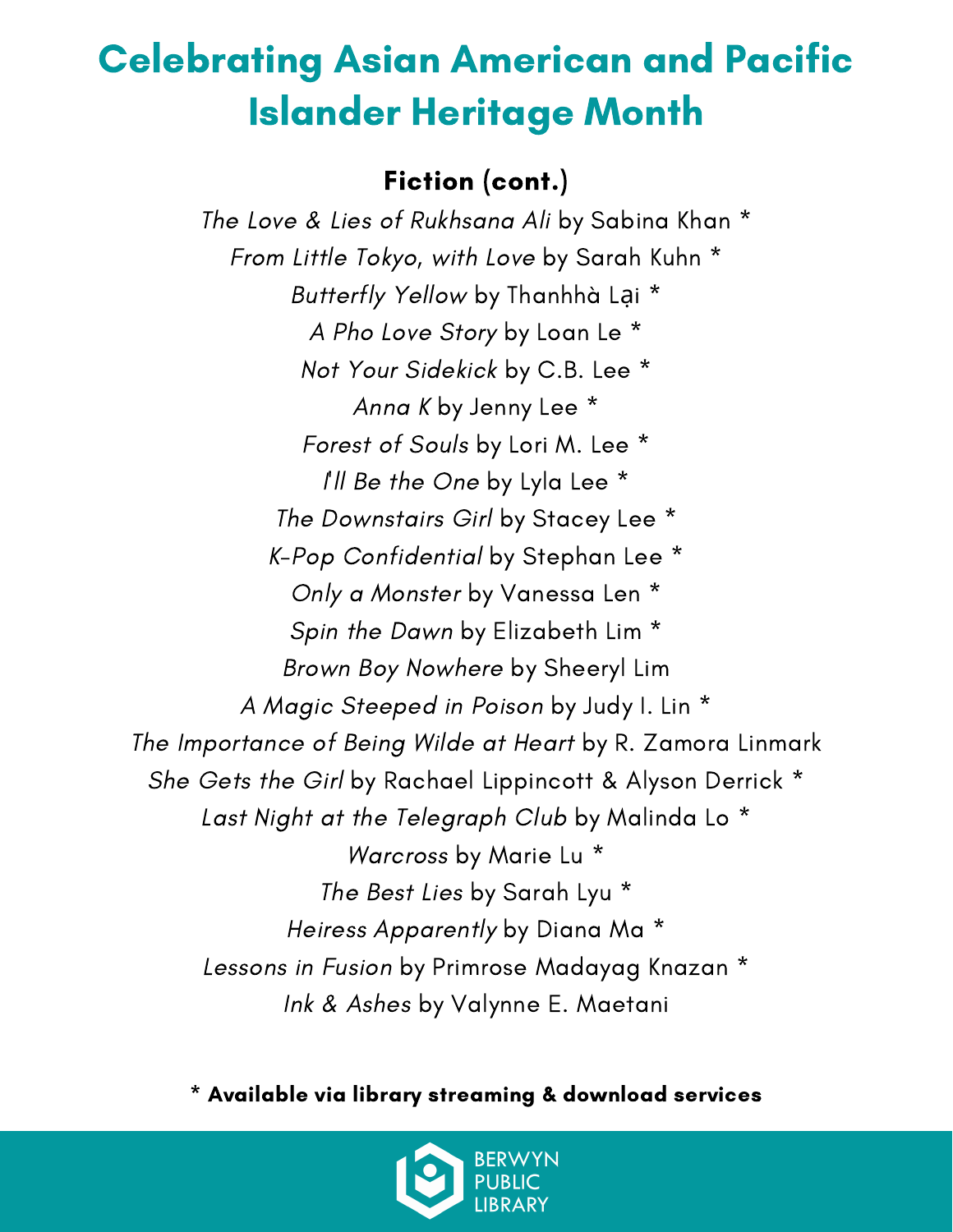#### Fiction (cont.)

A Spark of White Fire by Sangu Mandanna \* All the Right Reasons by Bethany Mangle \* The Holiday Switch by Tif Marcelo \* More Than Just a Pretty Face by Syed M. Masood When Dimple Met Rishi by Sandhya Menon \* The Place Between Breaths by An Na Sisters of the Snake by Sasha & Sarena Nanua \* Girls of Paper & Fire by Natasha Ngan \* Fake It Till You Break It by Jenn P. Nguyen The Girl Who Fell Beneath the Sea by Axie Oh \* A Thousand Beginnings & Endings, edited by Ellen Oh & Elsie Chapman \* The Astonishing Color of After by Emily X.R. Pan \* Sunny Song Will Never Be Famous by Suzanne Park \* My Sister's Big Fat Indian Wedding by Sajni Patel Rani Patel in Full Effect by Sonia Patel \* Forward Me Back to You by Mitali Perkins Want by Cindy Pon Not Here to Be Liked by Michelle Quach \* The Lady or the Lion by Aamna Qureshi \* American Betiya by Anuradha D. Rajurkar Alone Out Here by Riley Redgate \* Patron Saints of Nothing by Randy Ribay \*

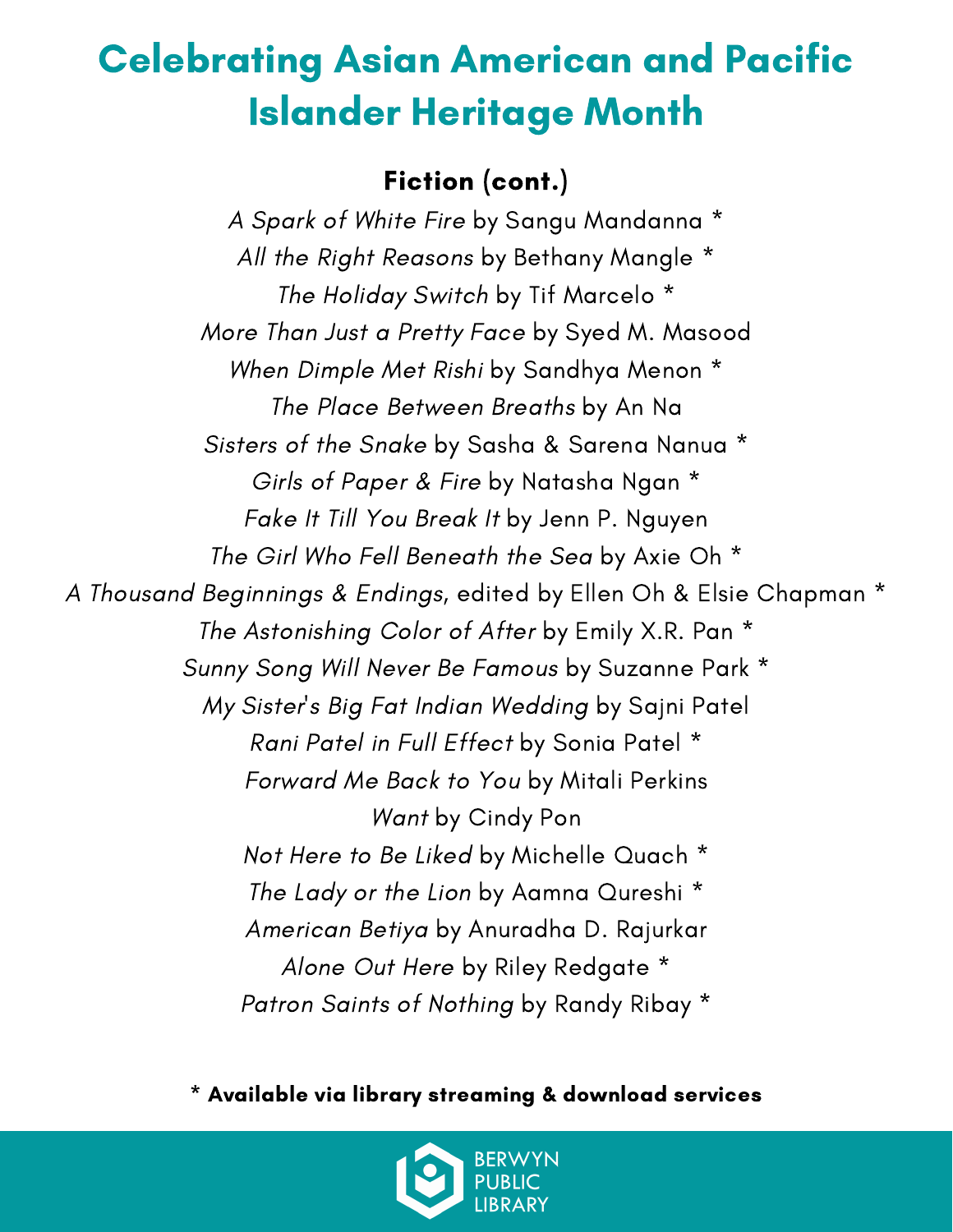#### Fiction (cont.)

The Great Destroyers by Caroline Tung Richmond \* It All Comes Back to You by Farah Naz Rishi \* 96 Words for Love by Rachel Roy & Ava Dash Written in the Stars by Aisha Saeed Tell Me How You Really Feel by Aminah Mae Safi \* Summer of Sloane by Erin L. Schneider Radha & Jai's Recipe for Romance by Nisha Sharma \* Love & Other Natural Disasters by Misa Sugiura Made in Korea by Sarah Suk \* The New Girl by Jesse Q. Sutanto \* All My Rage by Sabaa Tahir \* Cold by Mariko Tamaki \* Jade Fire Gold by June CL Tan \* Rebelwing by Andrea Tang The Tiger at Midnight by Swati Teerdhala \* Star Daughter by Shveta Thakrar \* You've Reached Sam by Dustin Thao \* The Magnolia Sword by Sherry Thomas The Mermaid, the Witch, & the Sea by Maggie Tokuda-Hall \* The Other Side of Perfect by Mariko Turk \* Shatter the Sky by Rebecca Kim Wells \* Loveboat Taipei by Abigail Hing Wen \*

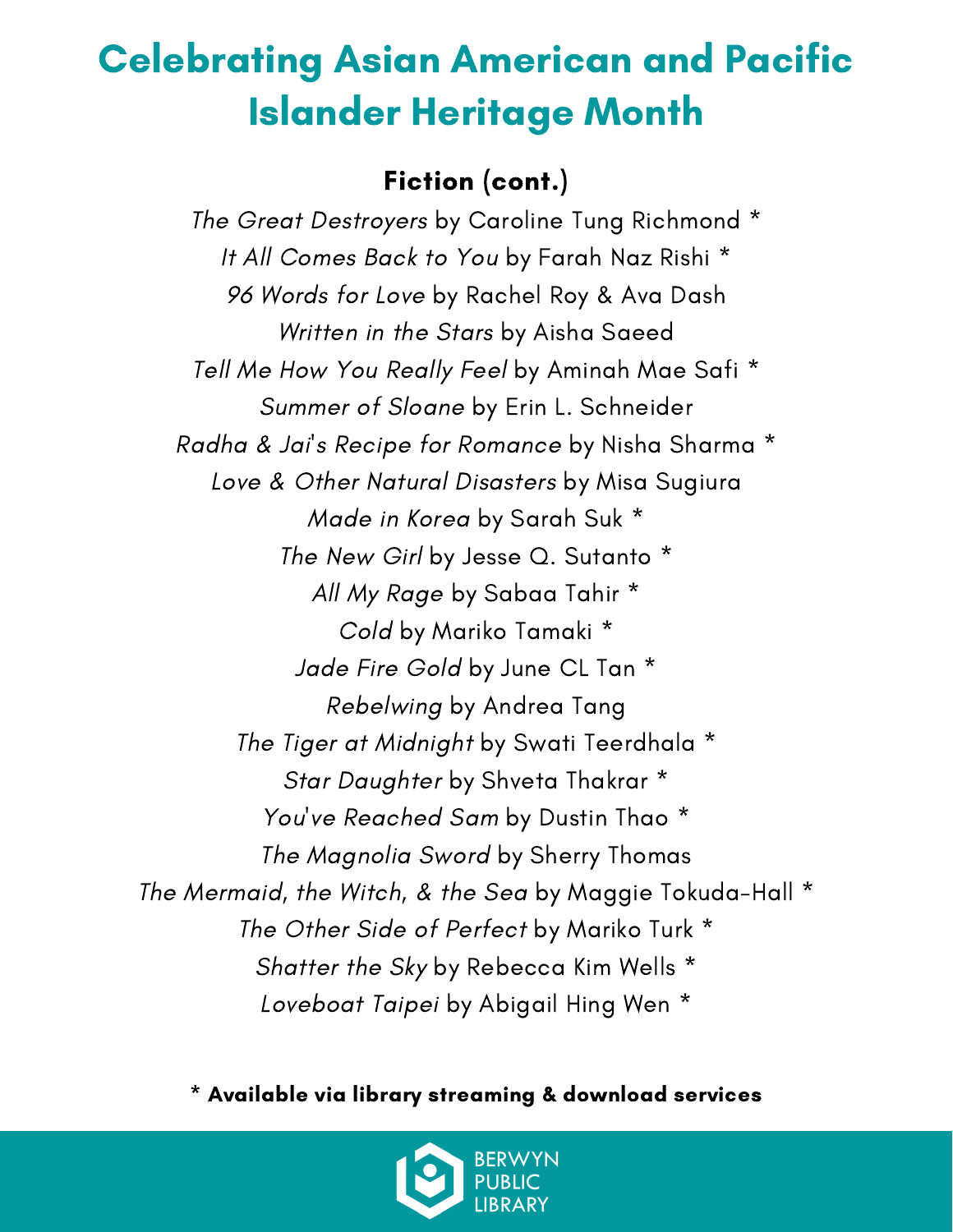### Fiction (cont.)

My Summer of Love & Misfortune by Lindsay Wong \* If You, Then Me by Yvonne Woon Parachutes by Kelly Yang \* The Epic Crush of Genie Lo by F.C. Yee \* A Taste for Love by Jennifer Yen Super Fake Love Song by David Yoon \* Idol Gossip by Alexandra Leigh Young The Girl King by Mimi Yu \* How We Fall Apart by Katie Zhao \* Iron Widow by Xiran Jay Zhao \*

#### Non-Fiction

Continuum by Chella Man \* Period Power by Nadya Okamoto \* Girl Mogul by Tiffany Pham \* Beyond the Gender Binary by Alok Vaid-Menon \* From a Whisper to a Rallying Cry by Paula Yoo \* I Am Malala by Malala Yousafzai & Patricia McCormick \*